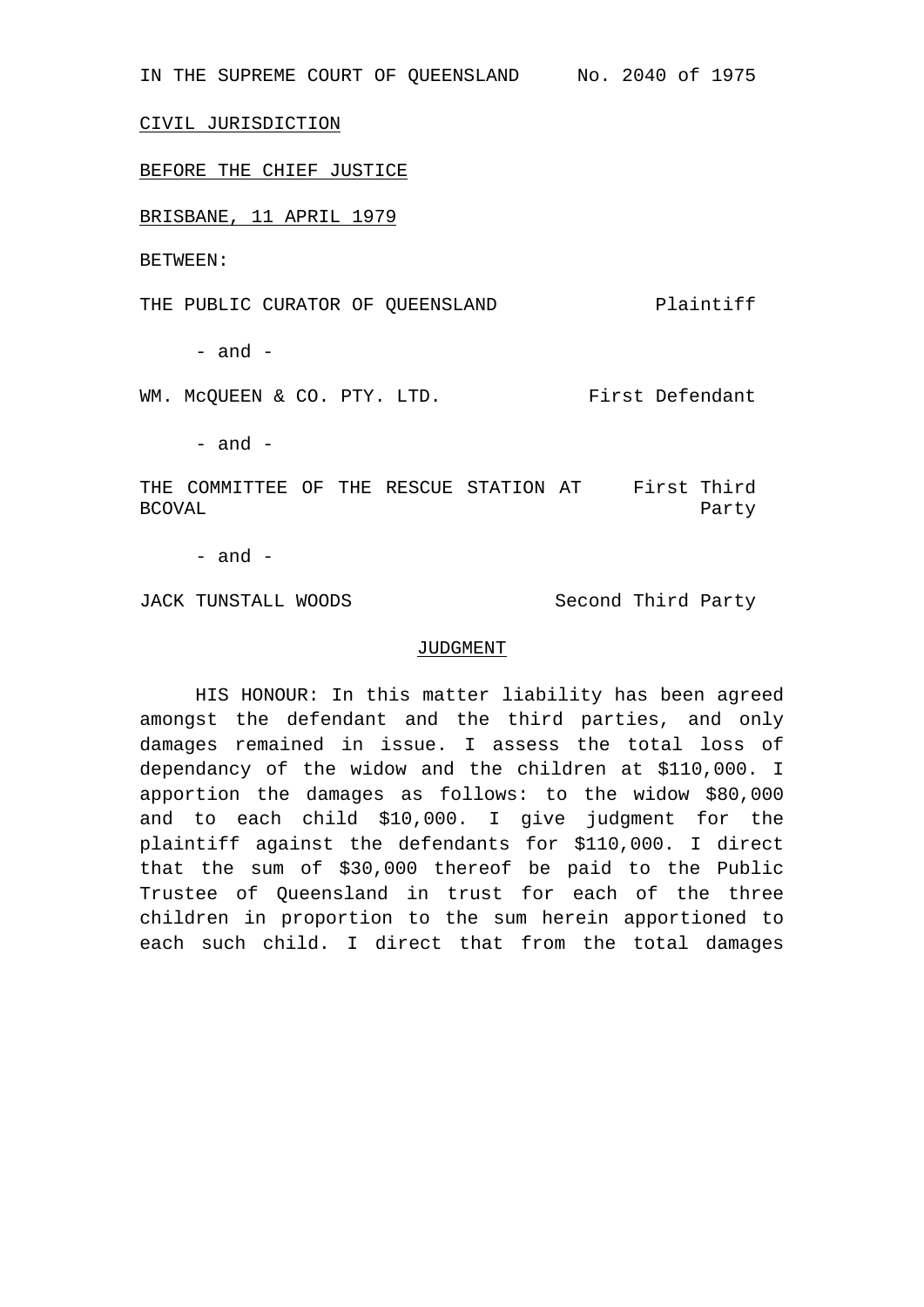there be paid to the Workers' Compensation Fund the sum of \$14,000. \$7,000 of that total refund is on account of the compensation paid in trust for the children. Therefore out of the children's apportionment of damages one third of \$7,000 is to be refunded on account of each child. I grant liberty to the plaintiff to apply, and I order that the plaintiff's costs of the action including any reserved costs be taxed and paid by the defendants, I publish my reasons.

 $-$ 

| SUPREME COURT OF QUEENSLAND<br>THE<br>ΙN | No. 2040 of 1975 |
|------------------------------------------|------------------|
| BETWEEN:                                 |                  |
| PUBLIC TRUSTEE OF QUEENSLAND<br>THE      | Plaintiff        |
| AND:                                     |                  |
| MCQUEEN & CO.<br>Wm.<br>PTY. LTD.        | Defendant        |
| AND:                                     |                  |

THE COMMITTEE OF THE RESCUE STATION AT First Third BOOVAL Party

AND:

JACK TUNSTALL WOODS (as a Nominal Second Third Defendant) Party

## JUDGMENT - THE CHIEF JUSTICE

The plaintiff is the administrator with the will of one Mervyn Verrenkamp, deceased, and it brings this action for the benefit of his widow Florence Loraine Verrenkamp and three children, Michelle Leanne Verrenkamp, Tracey Ann Verrenkamp and Wayne Gavin Verrenkamp, the lawful children of the deceased man.

The defendant and the first and second Third Parties reached agreement before trial as to the apportionment of liability amongst themselves, leaving only the quantification of damages to be litigated between the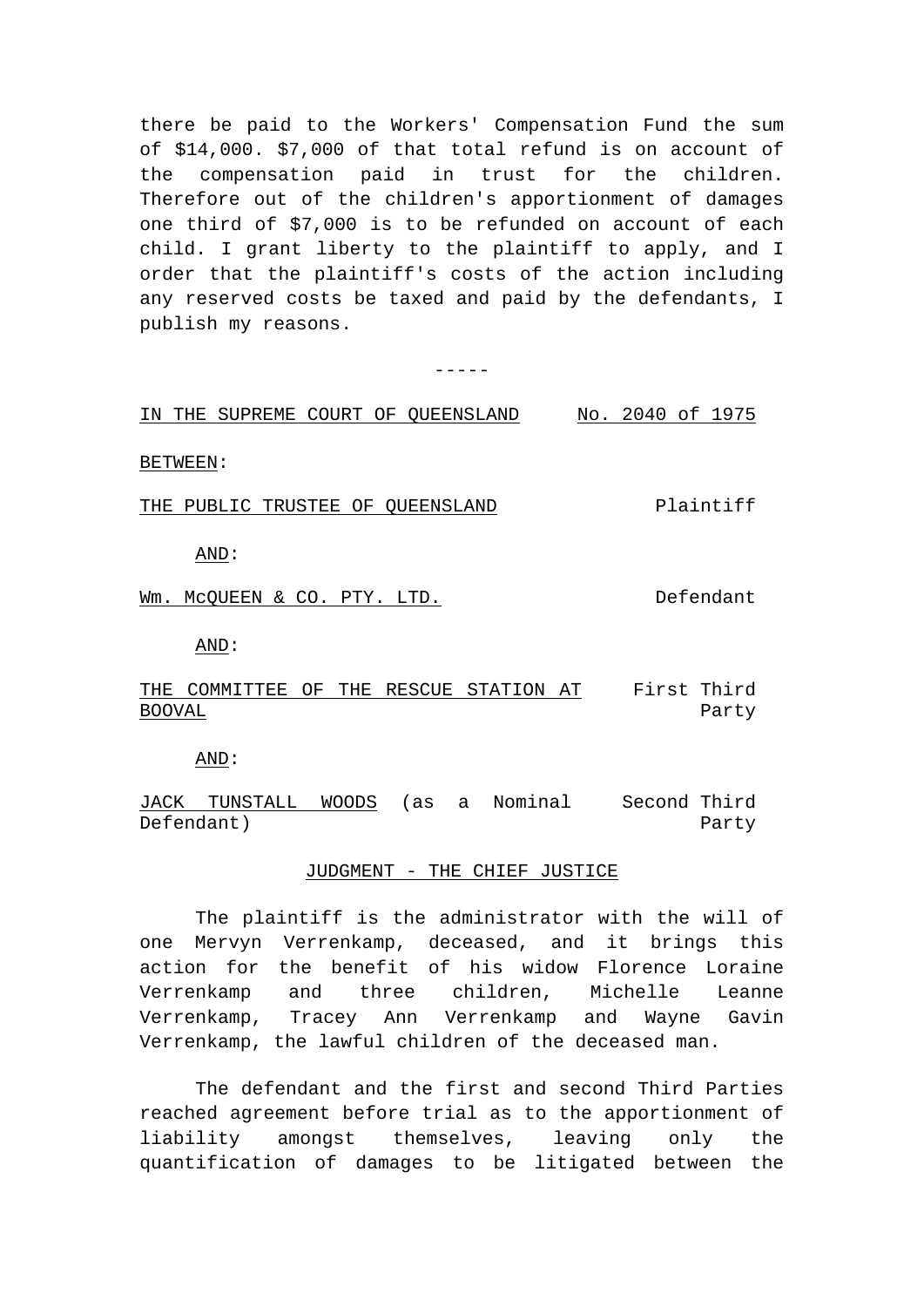plaintiff and the first defendant. Pursuant to the agreement, the third parties were given leave to withdraw from the action after the terms of settlement were handed up to be filed, but not published.

The deceased man was a miner employed by the defendant at its Box Flat Colliery on the West Moreton Coalfield. Consequent upon an outbreak of fire in mines no. 5 and 7, the deceased and other miners were called in to endeavour to bring the fires under control. Whilst he and others were engaged in this work, a violent explosion occurred in the mine which caused his death and those of other members of the working party, on 31st July, 1972.

The deceased was 30 years of age at the time of his death and was in good health and condition. He came of a coal mining family, his father and three brothers also being employed in the same colliery. The three brothers are still so employed. He had, in two periods, completed about 13 years of service as a miner. His widow was two years younger than her husband. They were respectively aged 23 and 21 at the time of their marriage in 1965. The three children were born respectively in September 1967, December 1968 and August 1971. He was then a miner and continued in that calling until the end of 1965 when the mine in which he was employed closed down. They then came to live in Brisbane, where he was employed as a driver by the City Council. He later became a professional football coach in a country town where he supplemented his earnings by taking work as a barman and later as a salesman in a tyre retailing firm. His wife took the lease of the local swimming pool and conducted it in combination with giving swimming lessons to children. At the end of the year 1969 he returned to coal mining and commenced employment with the defendant company at the Box Flat Collieries. In March 1972 he sat for the examination under the Coal Mining Act 1925 - 1974 for Mine Deputy, but did not obtain a pass. There is evidence that it was his intention to undertake further studies and sit again, since it was his ambition to improve himself.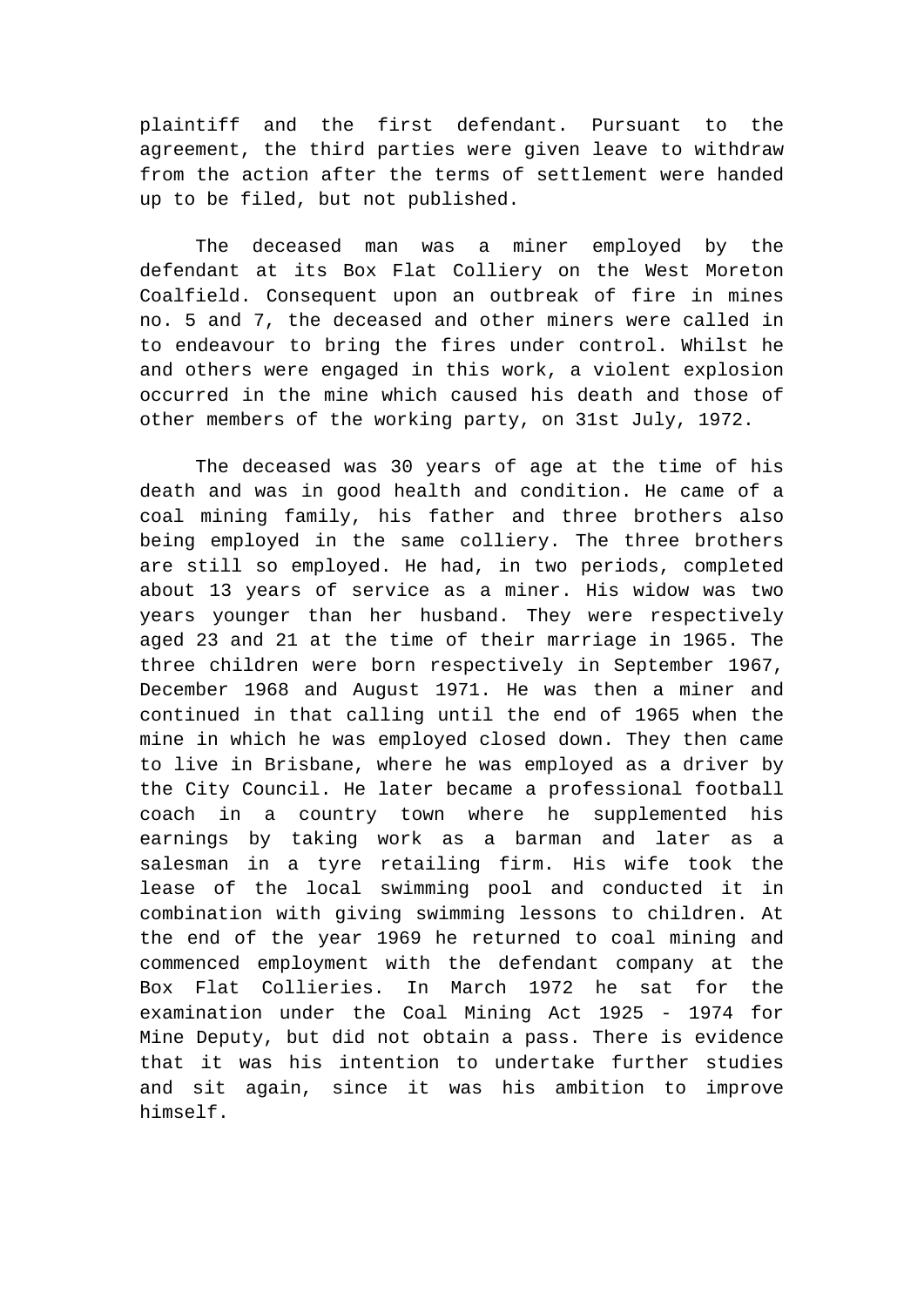The evidence establishes that at the date of his death the award rate for his classification, i.e. machine man, provided him with \$63 per week net after the payment of income tax. Such net award rate has progressively increased during the intervening years until it reached approximately \$168 weekly in 1978. The award rate for a mine deputy at those dates respectively produced a net weekly payment of approximately \$70 and \$191. A calculation based upon the net take-home pay of a machine man, having the deceased's entitlement to tax concessions, from the date of his death to the end of June 1974, and that of a deputy on the same assumption from 1st July 1974 to the date of trial, would represent the sum of \$46,533. If the assumption of promotion from machine man to mine deputy were not made, the figure would be approximately \$41,000. It is conceded that the totals so reached to some extent depend upon estimates.

The widow gave evidence that her husband was in the habit of taking from his weekly pay packet approximately 1/4 for his own needs, leaving her 3/4 of the net amount to supply her own needs and those of the children. He was a non-smoker and had only an occasional social drink. She said that the family's needs absorbed the whole of his net earnings, and this evidence is supported by the fact that their joint current account was in debit about \$4, whilst their joint savings bank account was in credit only about \$9 at the date of his death. They were paying \$720 per year in reduction of the mortgage on their jointly owned home, and this came wholly from his earnings.

The evidence of the President of the Colliery Employees' Union, who knew the deceased personally, established that a mine deputy has statutory duties under the Act in that there must be one deputy on duty in each shift in each area of work in a colliery, and that in the Box Flat Collieries there would be 6 or 7 areas of work, so that the requirement on the basis of the three shifts which were worked every day would be 18 deputies, and as well there would be one spare deputy in each shift, making a need for 21. At Box Flat the proportion of deputies to machine men would be of the order of at least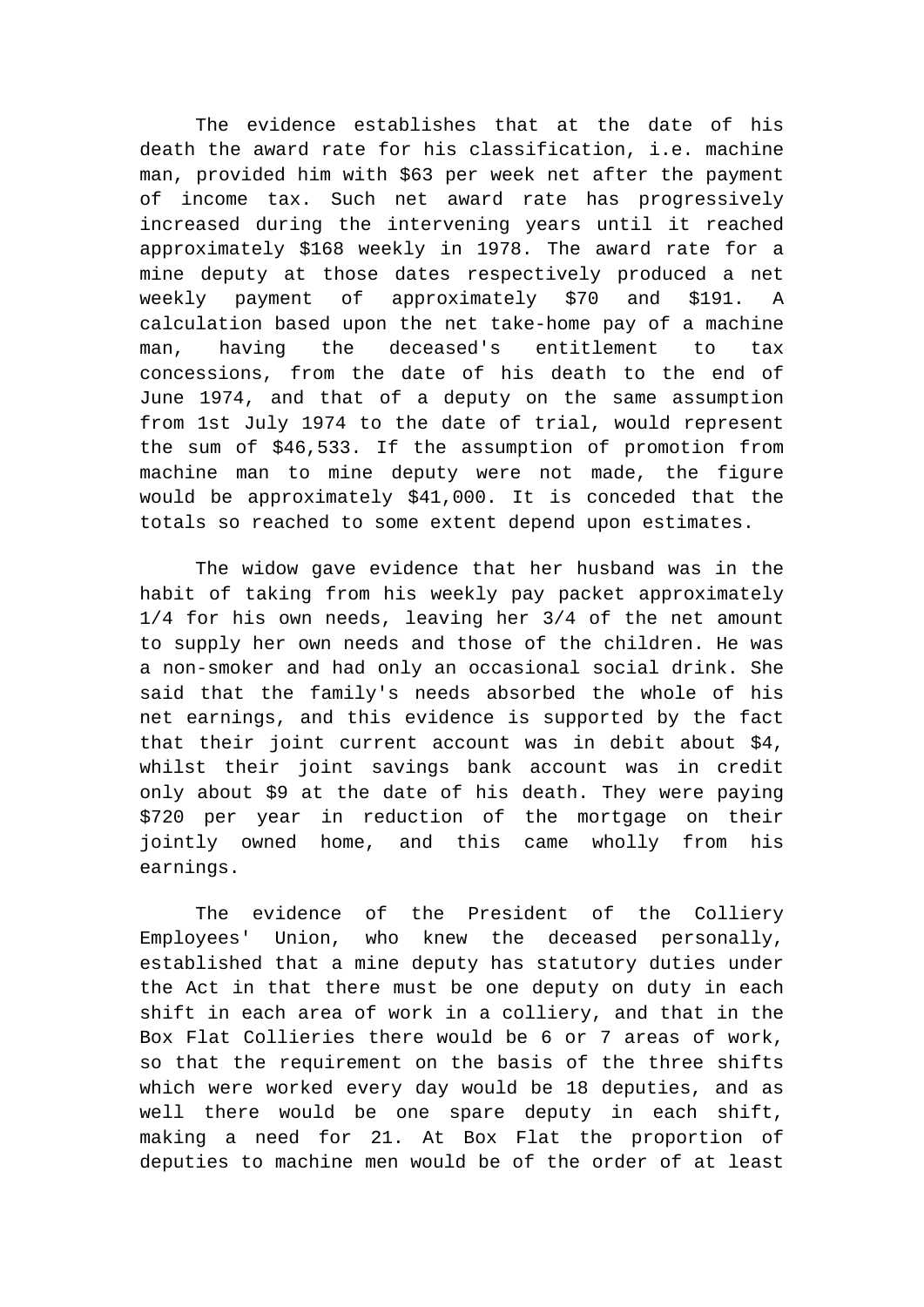1 to about 10. Although the evidence is not altogether satisfactory, I conclude on the balance of probabilities that the deceased would have qualified for appointment as a mine deputy, and would have obtained promotion to that classification during his working life. Nevertheless, I am not able to make a finding as to the time when he would have attained this promotion. The same witness gave evidence, which I accept, that there are over-award payments to Box Flat miners at flat rates totalling \$22 per week, and this figure must be kept in mind when findings are made as to the deceased's earning capacity. In addition his widow gave evidence that there were times when he brought home substantial overtime, but her evidence does not suffice to support even an estimate of its average weekly value.

Coal and oil shale mine workers are entitled to a statutory pension which is administered by a tribunal under the Coal and Oil Shale Mine Workers (Pensions) Acts. The registrar of that tribunal gave evidence that on 1st July in each year an actuary determines the rate of that pension in respect of the ensuing year, and the rate determined for the year commencing on 1st July 1972 was \$25 per month per completed year of service. The current prevailing rate is \$100 per month per completed year of service. The increase from \$25 to \$100 occurred progressively in 5 steps. From the same fund the widow received a payment of \$4,500, being the minimum payment available for a widow of a deceased miner with the completed years of service of the deceased.

No evidence was called for the defence, and there was no significant dispute as to the accuracy of figures put forward in the plaintiff's case. Defence counsel contented himself with submissions for appropriate discounts, and contended for a shorter multiplier and moderation in any assumption as to the deceased's promotion. There also arose in addresses a conflict on the question whether any deduction should be made for acceleration of the widow's benefit from her husband's estate, having regard to the relatively small value of the estate.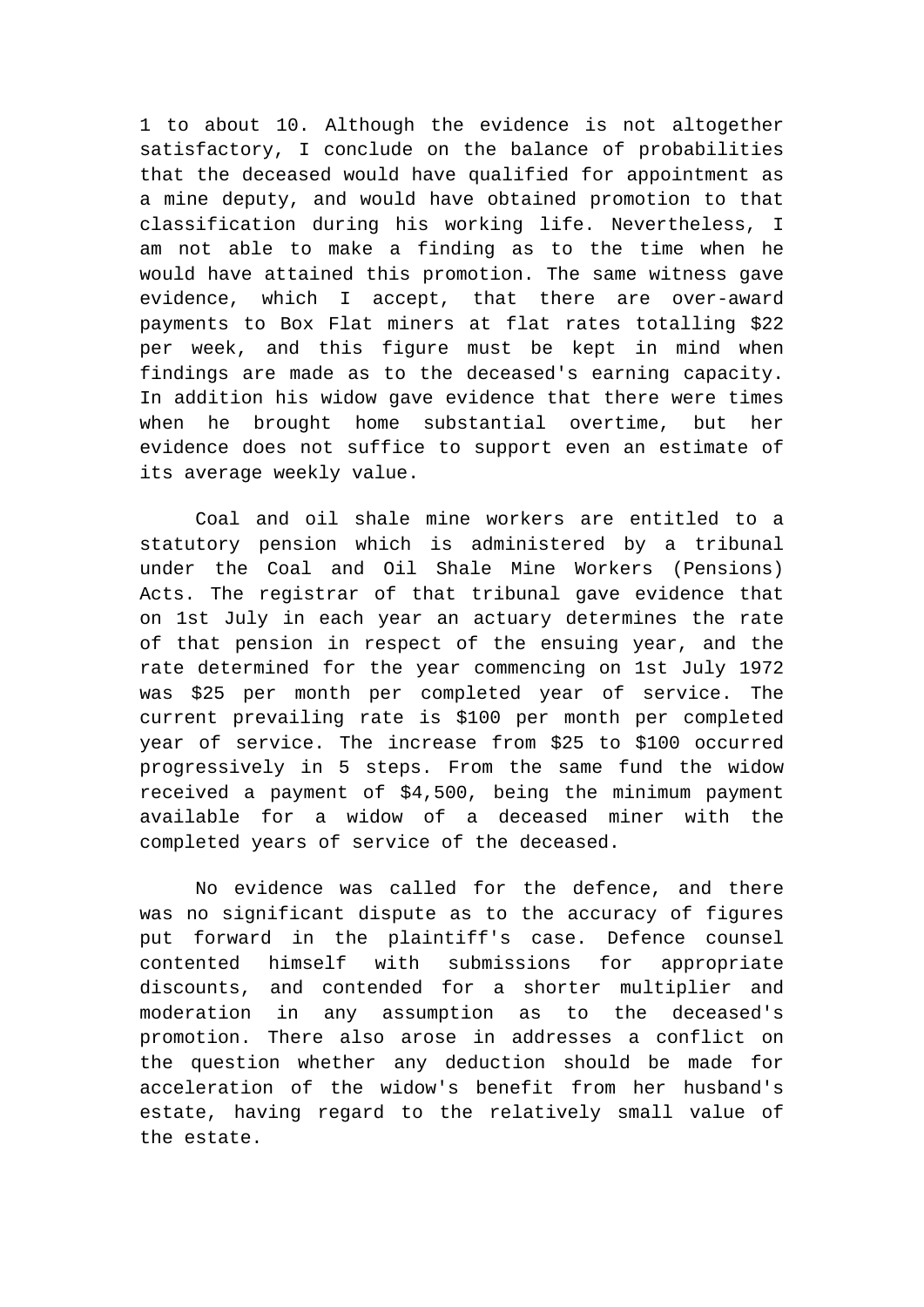It would be convenient to dispose of the last matter immediately. The deceased, by his will, gave the whole of his estate to his wife. Jointly owned assets, excluding as negligible two small balances in bank accounts, comprised the matrimonial home and its furniture. I disregard entirely for present purposes the value of the widow's accelerated succession to the deceased's interest in these assets, in accordance with the usual practice. The assets which were formerly the sole property of the deceased consisted of items of personalty valued in all at \$3,979. It is my view that the benefit of items of these assets representing over \$2,200 of the total, mainly comprising debts due to the deceased, or rights to be paid money on some other account, and his motor vehicles, would have been shared by the lady as his wife, as and when they came in, and as for the motor vehicles, presently. These can be ignored for present purposes. The remainder of this property consists of a life policy for \$1,248 and a death benefit entitlement of \$380, both of which fall within S. 15C of the Act, and so are not to be taken into account in assessing damages. This disposes entirely of the conflict in respect of the widow's accelerated benefits. It was not disputed on the trial that neither the \$4,500 received by the widow from the statutory pension fund, nor the \$4,000 received by her as a gratuity from the public Disaster Relief Fund, should be taken into account in the assessment.

The determination of the measure of dependency would be simplified if I were to assume arbitrarily that the deceased would not have attained the rank of deputy before the time of the trial, March 1979. On this assumption, the calculation of net loss of earning capacity for this period in Ex. 10, is about \$41,000, as I have previously mentioned. But on the evidence an additional \$22 per week gross must be taken into account, or in round figures \$7,000 gross. As I am merely setting down a guide line I would take from that figure \$2,000 for tax, leaving \$5,000 net. Adding this on to the \$41,000, the bottom line figure in Ex. 10, \$46,000 is restored. I accept the evidence of the widow that she and the children enjoyed the support of three-fourths of the earnings. The net dependency to trial thus becomes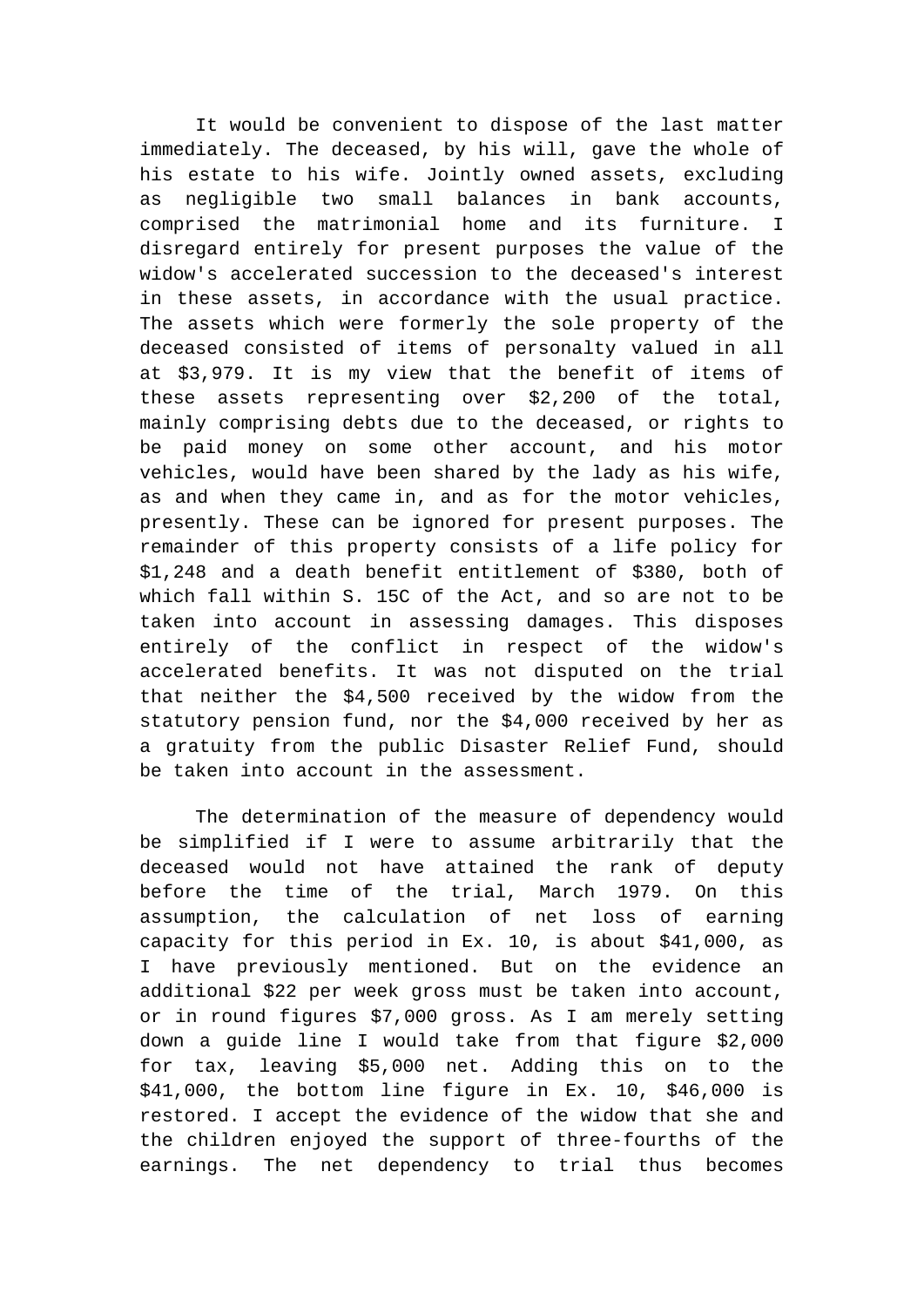\$34,500, from which the mortgage payments for the period must be deducted. These I calculate at \$4,700, to arrive at the next stage of \$29,800. That figure requires discounting for the usual contingencies. Using those guide lines I find that the net loss of dependency to trial is \$28,000. I attribute \$16,000 of it to the widow and divide the remainder equally among the 3 children, \$4,000 each.

Turning to the loss of future earning capacity, I start by adopting a future earning rate based on the net weekly wage of a mine deputy. This period, having regard to my separate assessment of lost capacity up to trial, effectively starts in the seventh year after the death. I feel that it is more than probable that the deceased would have become a deputy by now. The net weekly figure starts at \$191, to which must be added the over-award flat rate presently \$22 per week gross. In the absence of precise evidence, I reduce it arbitrarily to a net of \$15. Thus, without any allowance for overtime, the rate becomes \$206 per week.

The deceased had the prospect of working as a miner for another 30 years, until he attained the age of 60. If he had remained a miner and lived until then, he would have been entitled to \$51,600 calculated on the prevailing rate for 43 years completed service. Counsel for the plaintiff argued, and I think soundly, that the significance of this entitlement is that it notionally adds to the expected earnings the equivalent of three years wages beyond retiring age, thus enlarging the multiplier. I keep in mind also the contingency that the deceased, on retiring at 60, would have engaged in some other form of remunerative work for a few more years. I think it reasonable to assume a gross multiplier of 35 years from the date of death (cf. *Lulich v. Bell* (1967) 41 A.L.J.R. 268, where the High Court endorsed a 35 year multiplier). However, having regard to the nature of the miner's calling, sickness, accident, unemployment and industrial disputes are contingencies which cannot be overlooked, and so I consider that this figure should be discounted to 30 years. Because of the difference in the rate of weekly earning capacity applying to the period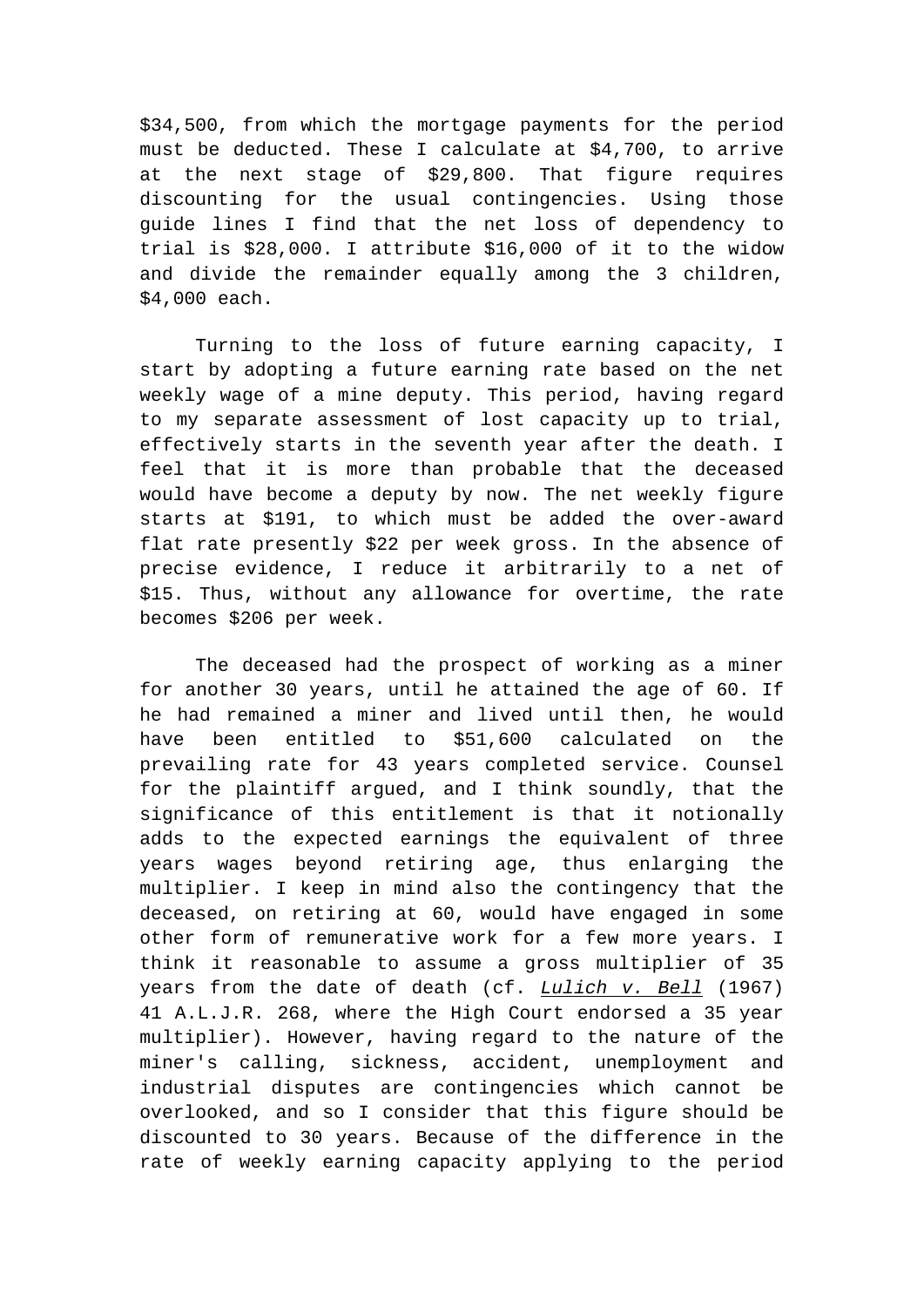before trial and that applicable in future, it would be convenient to divide that total multiplier into a sixyear period and a twenty-four-year period. I find that the net loss of future earning capacity from trial to end of working life would be of the order of \$125,000. The amount found as the net loss of earning capacity to trial, \$46,000, must be added to \$125,000 to find the total of lost earning capacity, \$171,000.

The net loss of dependency now has to be ascertained. I am satisfied to assume that the widow's life expectancy would at least equal my net multiplier of 30 years, so that from trial it would run about 24 years. The children should respectively cease to be dependent in 6, 7 and 10 years from now. It would be convenient to average these periods to 8 years and apply that period to all three. During that period the joint cost of keeping and educating them would, in my opinion, exceed the needs of the widow, but since she has to provide their housing I will attribute to her needs half of the total dependency and divide the remainder equally among the three children. I am satisfied that during this period the proportion of the deceased's earnings needed to support his wife and family would have remained at threefourths. I therefore take one third of \$125,000 as the amount attributable to the lost capacity in the first eight years after trial, i.e. \$41,666. Three-fourths of this is approximately \$31,250, so that the widow's lost dependency is \$15,625, and each child's is \$5,208.

For the remainder of the 16 years of the widow's expectancy, I take the view that, with the children off his hands, the deceased would have been likely to enjoy personally a higher proportion of his earnings. Therefore, I assume that his wife's dependency would not have increased beyond half of his earnings totalling \$137,667 in that period, so that her dependency would then be \$68,833.

These calculations reveal a total loss of dependency of the widow, of \$84,458, and of each child, of \$9,208. All the figures I have used are merely guide lines. It remains to make a global assessment of loss of